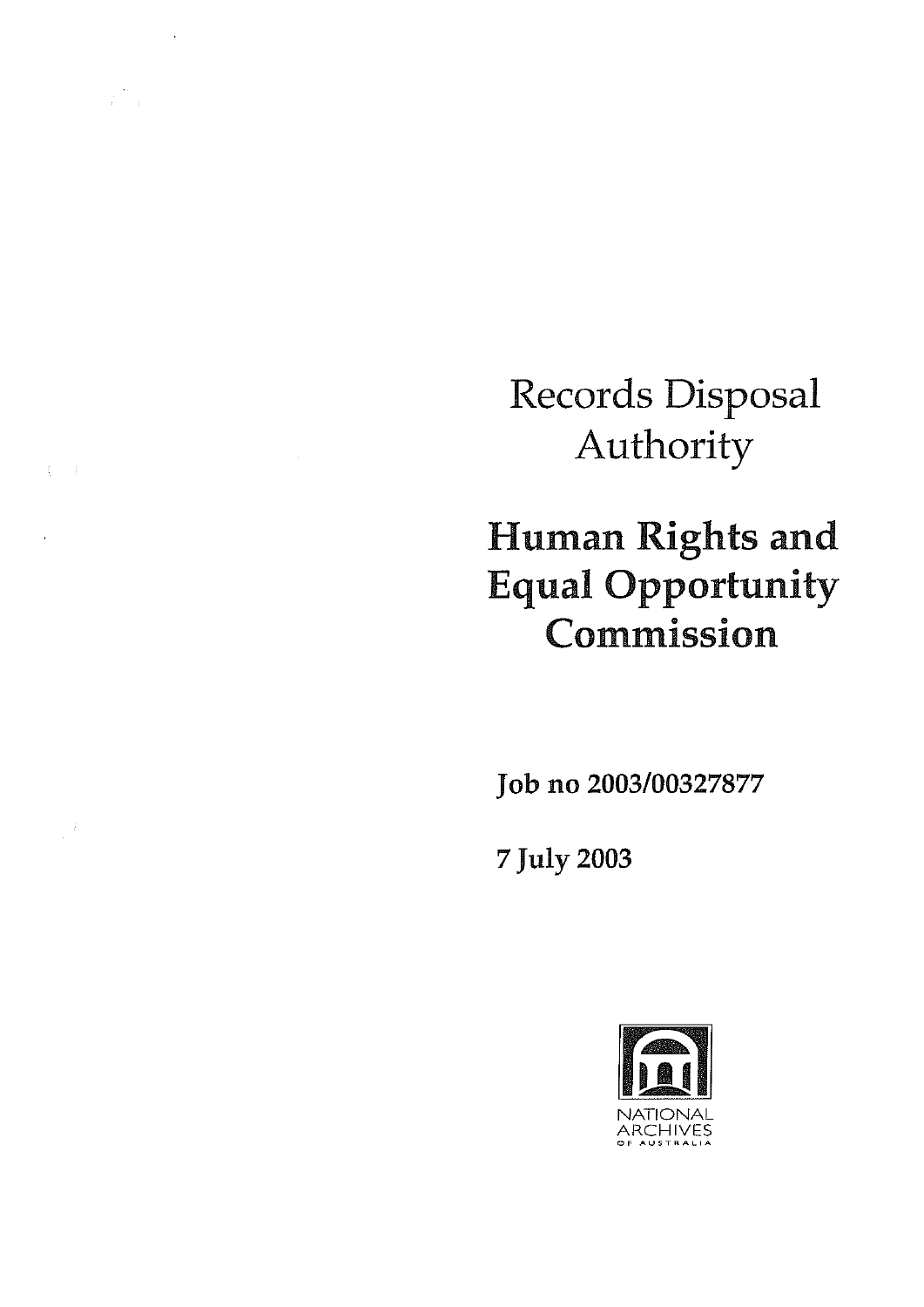$\mathcal{L}^{(2)}$ 

 $\bar{\beta}$ 

 $\frac{1}{2}$ 

© Commonwealth of Australia 2003

This work is copyright. Apart from any use as permitted under the Copyright Act 1968 no part may be reproduced by any process without prior written permission from the National Archives of Australia. Requests and inquiries concerning reproduction and rights should be directed to the Publications Manager, National Archives of Australia, PO Box 7425, Canberra Mail Centre ACT 2610, Australia,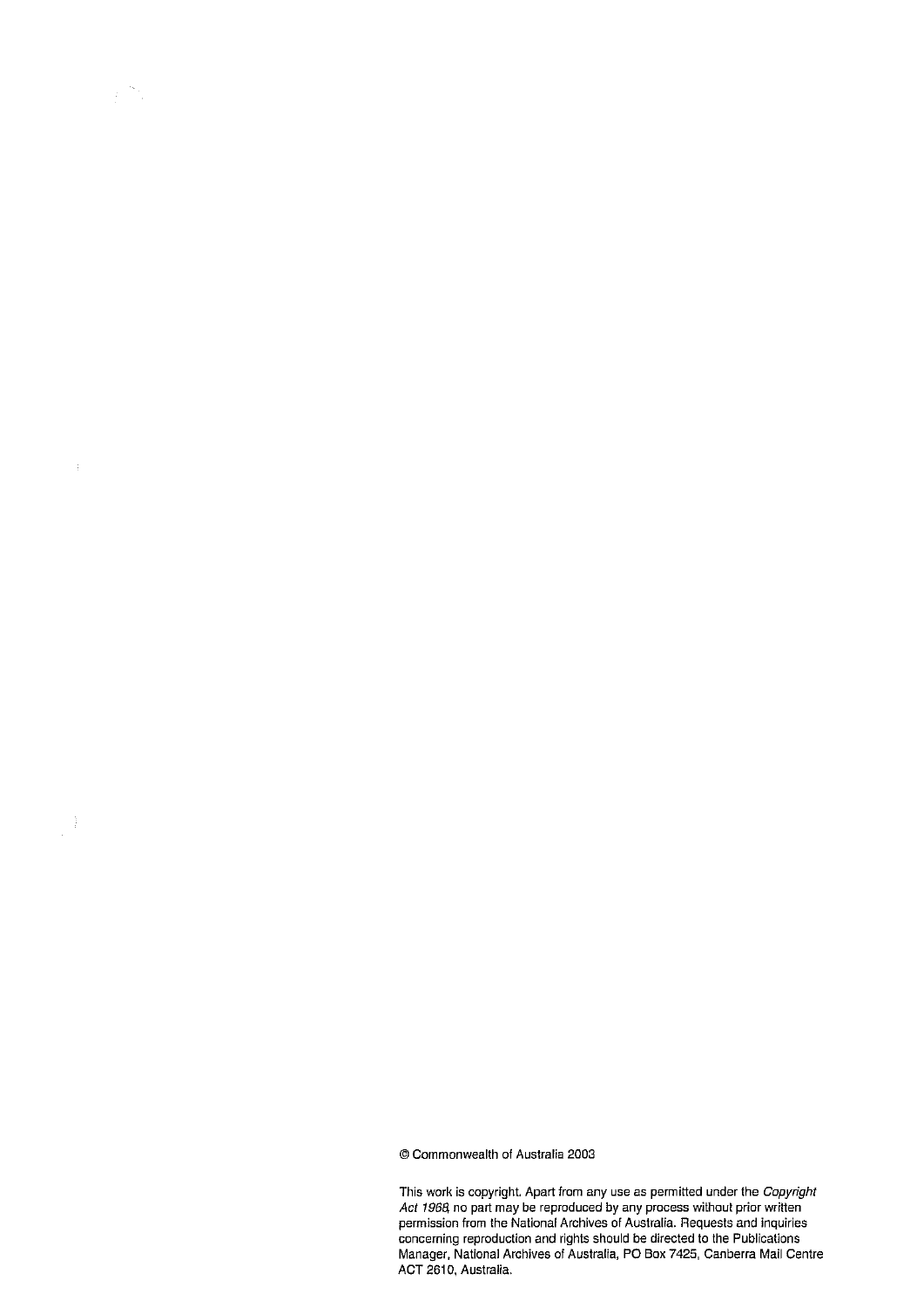# **CONTENTS**

l,

 $\frac{1}{2}$ 

 $\frac{1}{\sigma^2}$ 

| <b>INTRODUCTION</b>         | 5 |
|-----------------------------|---|
|                             |   |
| Disposal authorisation      | 5 |
| Purpose of this authority   | 5 |
| Using this authority        | 5 |
| Amendment of this authority | 6 |
| <b>CONTACT INFORMATION</b>  | 6 |
| <b>AUTHORISATION</b>        |   |
| <b>CLASSES</b>              | 9 |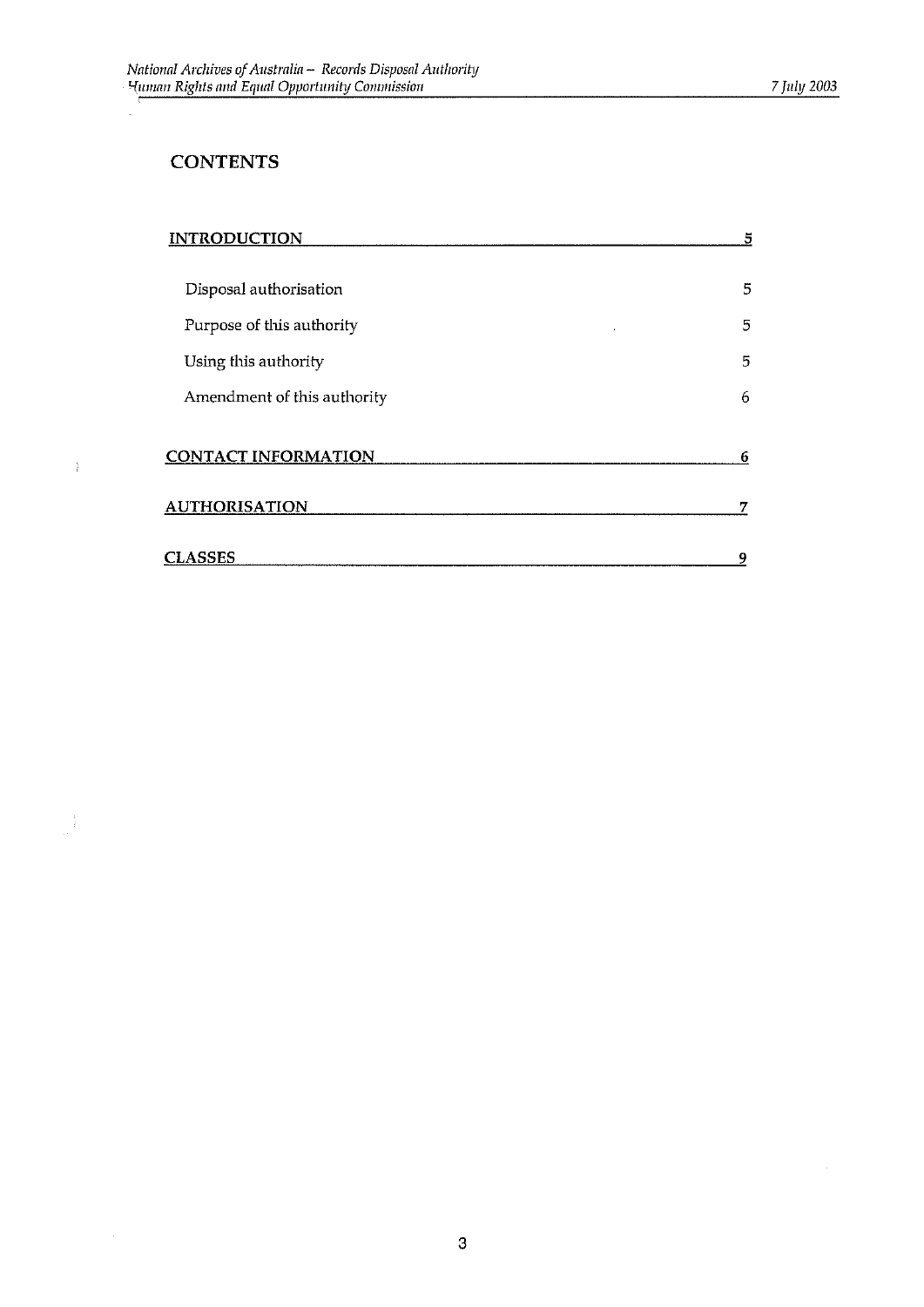$\mathcal{I}$ 

 $\frac{1}{\pi} \frac{1}{\pi}$ 

[This page left intentionally blank]

 $\sim$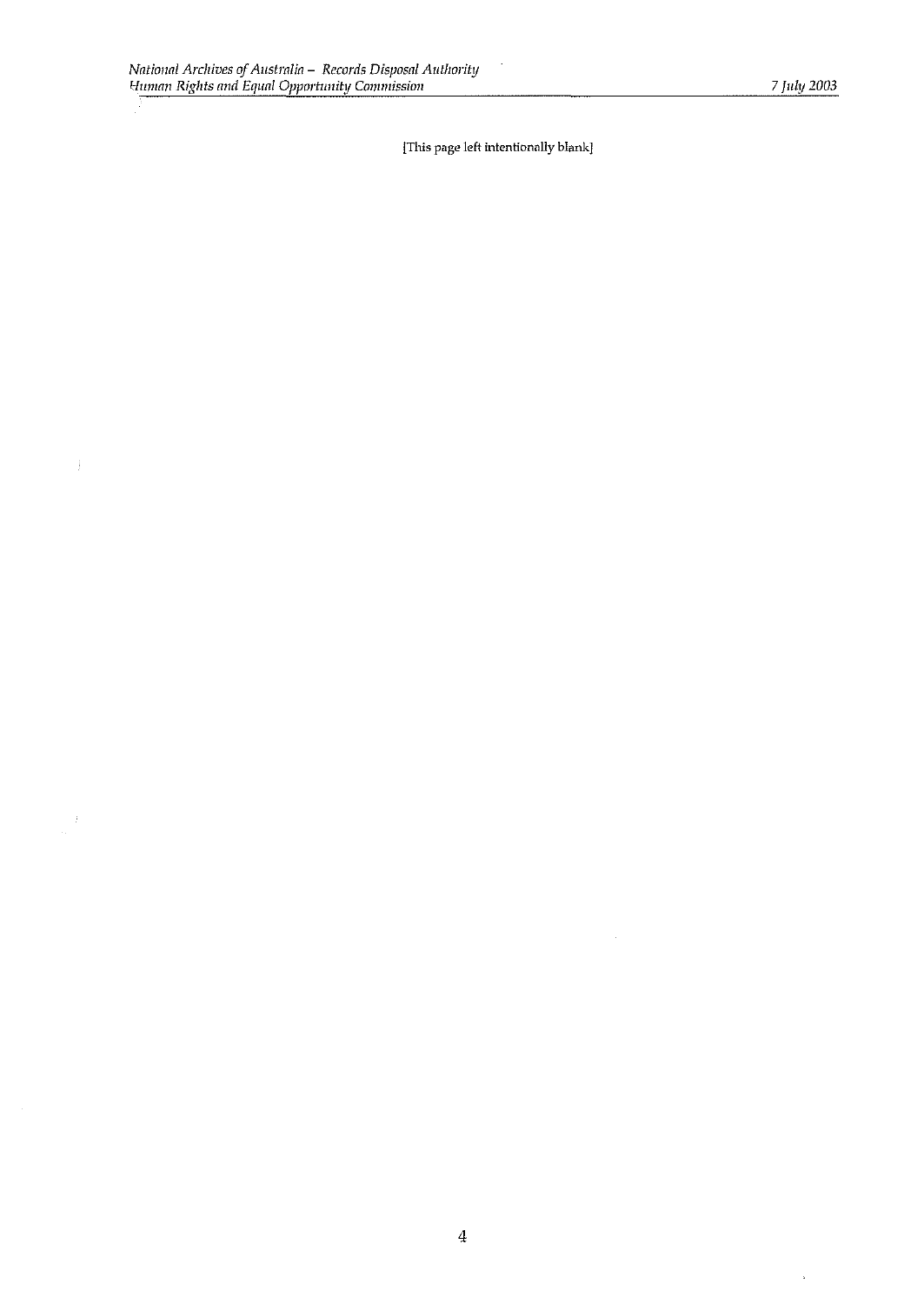### **INTRODUCTION**

### Disposal authorisation

Under Section 24 of the Archives Act 1983 a person must not engage in conduct that results in the destruction or other disposal of a Commonwealth record; or the transfer of the custody or ownership of a Commonwealth record; or damage to or alteration of a Commonwealth record; unless the action of disposal is positively required by law, or takes place with the permission of the Archives or in accordance with a normal administrative practice of which the Archives does not disapprove.

Advice on the provisions of the Archives Act may be obtained from the Canberra Office of the National Archives of Australia.

Where required, the Archives gives its permission for the destruction or other disposal of Commonwealth records by issuing disposal authorities. The Archives also uses disposal authorities to identify classes of records that have been appraised as requiring retention as national archives, or to modify or withdraw its permission for disposal.

Disposal authorities may be issued to a particular agency or agencies, or may be of general application within the Commonwealth.

### Purpose of this authority

This authority authorises the destruction or other disposal of Commonwealth records as required by the Archives Act. It may also contain descriptions of records to be retained as national archives.

The requirements to retain records are based on business needs, broader organisational accountability and community expectations. This authority takes into consideration the interest of all stakeholders including the agency and its administrative needs in discharging its functional responsibilities, as well the Archives' stakeholders' interests in the selection and preservation of records as national archives. For information on the Archives' appraisal objectives and the selection of records as national archives, see the Archives' publication Why *Records are Kept, Directions in Appraisal.*

### Using this authority

This authority applies only to the records or classes of records described in the authority, The destruction or other disposal of records can be made only in accordance with the specific requirements set out in this authority.

This authority is to be used to sentence records. Sentencing involves the examination of records in order to identify the individual disposal class to which they belong. 111is process enables the sentencing officer to determine the appropriate disposal action for the records. Advice on sentencing can be obtained from your nearest National Archives office.

Where the method of recording the information changes (eg from a manual card system to an electronic system, or when information is migrated from one system to a new system) this authority can still be used to sentence the records created, providing the records document the same function and activity. The information must be accessible for the period of time prescribed in the authority. Agencies will need to ensure that any software, hardware or documentation required to enable continuing access to the data is available for the periods prescribed.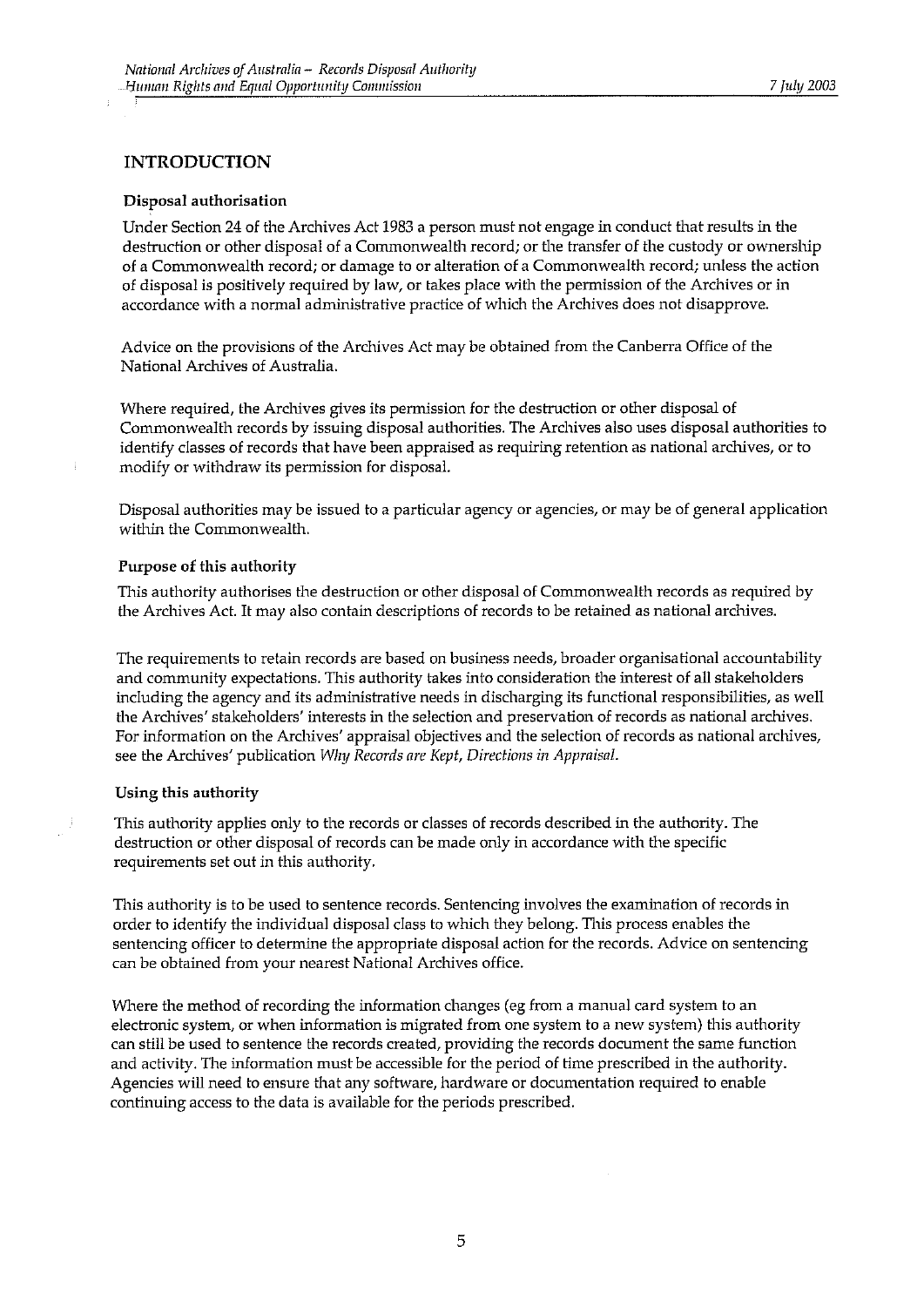The authority may include specific requirements to destroy records but generally retention requirements indicate a minimum period for retention. The agency may extend minimum retention periods if it considers that there is an administrative need to do so. Where an agency believes that its accountability will be substantially compromised because a retention period or periods are not adequate, the agency should contact the National Archives for review of the retention period.

This authority should be used in conjunction with the Administrative Functions Disposal Authority (AFDA) issued by the Archives to cover housekeeping and other administrative records cornmon to most Commonwealth agencies. For certain agencies, it is not appropriate to use all the disposal coverage in AFDA because some of the activities as described, or retention requirements identified, do not meet the agencies' needs. If this is the case, alternative disposal arrangements may be included in this authority or may have already been included in an earlier records disposal authority.

Records already sentenced as 'retain permanently' using previous Records Disposal Authorities (RDAs) and which fall within the date range of the function(s) scoped in this authority should now be re-sentenced.

From time to time the National Archives places 'freezes' on the disposal of some groups of records, which places a moratorium on the destruction of these records. If you require further information about disposal freezes and whether they affect the application of this Records Disposal Authority, please contact the National Archives at recordkeeping@naa.gov.au

Appropriate arrangements need to be made with the National Archives when records are to be transferred into custody. The National Archives accepts for transfer only those records designated as national archives.

### Amendment of this authority

The National Archives must approve all amendments or variations to the classes in this authority. Officers who have difficulty using the authority should approach the agency Records Manager. If there are problems with the application of the authority that cannot be resolved by the agency, the Records Manager should contact the National Archives.

### CONTACT INFORMATION

1. For requests to change this authority contact the Canberra Office of the National Archives of Australia

Queen Victoria Terrace Tel: (02) 6212 3610 Parkes ACT 2600 Fax: (02) 6212 3989 PO Box 7425 Email: recordkeeping@naa.gov.au Canberra Mail Centre ACT 2610 Website: www.naa.gov.au

2. For sentencing advice contact your local office of the National Archives. The address and phone number of your local office can be found at the National Archives website address above.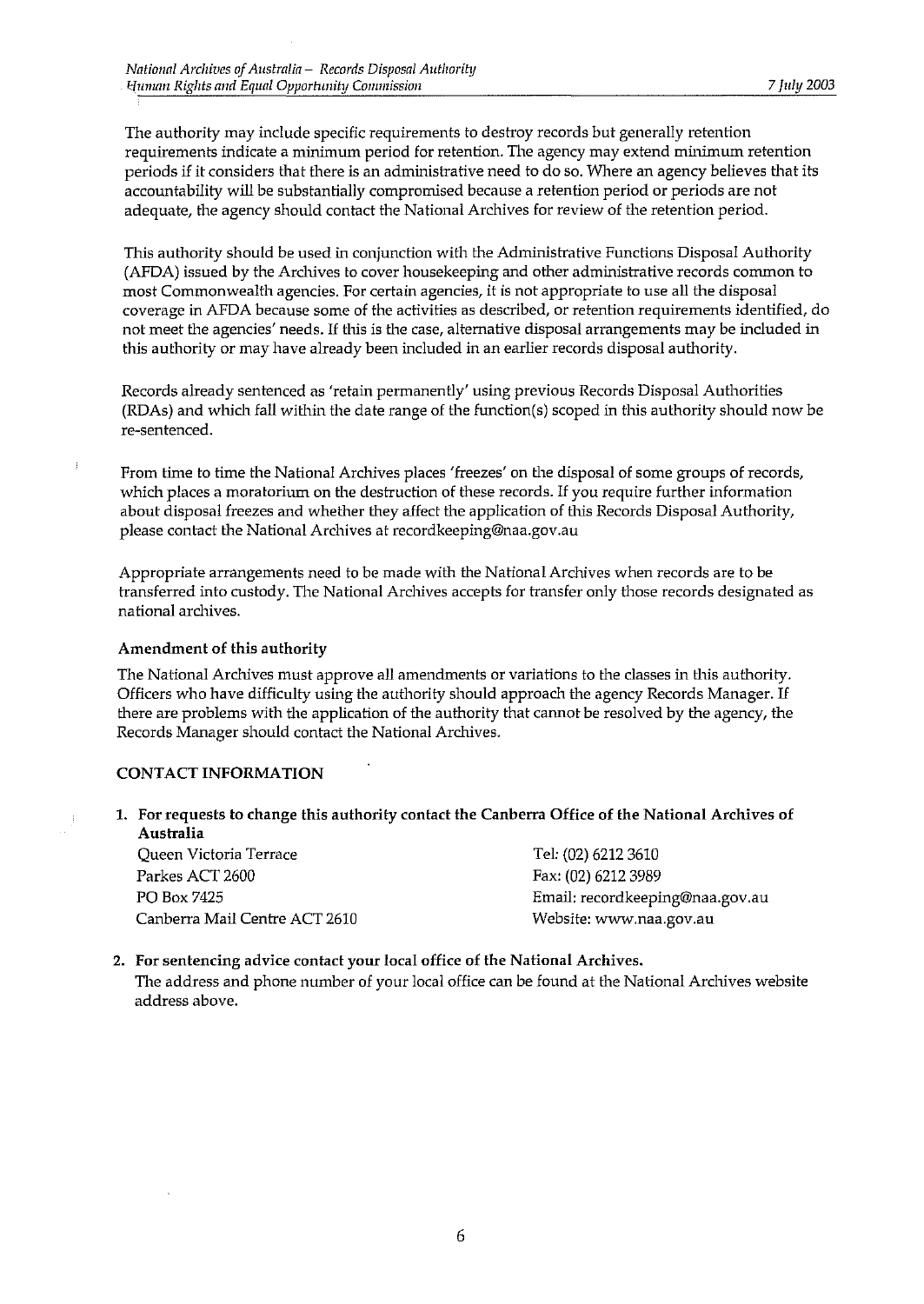### **RDA Job** No *2003/00327877*

### **AUTHORISATION**

### RECORDS DISPOSAL AUTHORITY

|                          | Professor Alice Tay, President     |  |
|--------------------------|------------------------------------|--|
| Person to whom notice of | Human Rights and Equal Opportunity |  |
|                          | Commission                         |  |
| authorisation is given.  | $GPO$ Box 5218                     |  |
|                          | Sydney NSW 1042                    |  |
|                          |                                    |  |
|                          |                                    |  |



This authorisation applies to only the disposal of the records described on the authority in accordance with the disposal action specified on the authority. The authority will apply only if disposal takes place with the consent of the agency that is responsible at the time of disposal for the functions documented in the records concerned.

**Authorising Officer** National Archives of Australia

charleave

Venetia Beale Director Recordkeeping Implementation

Date of issue: 7 July 2003

Date of amendment:

Expiry date: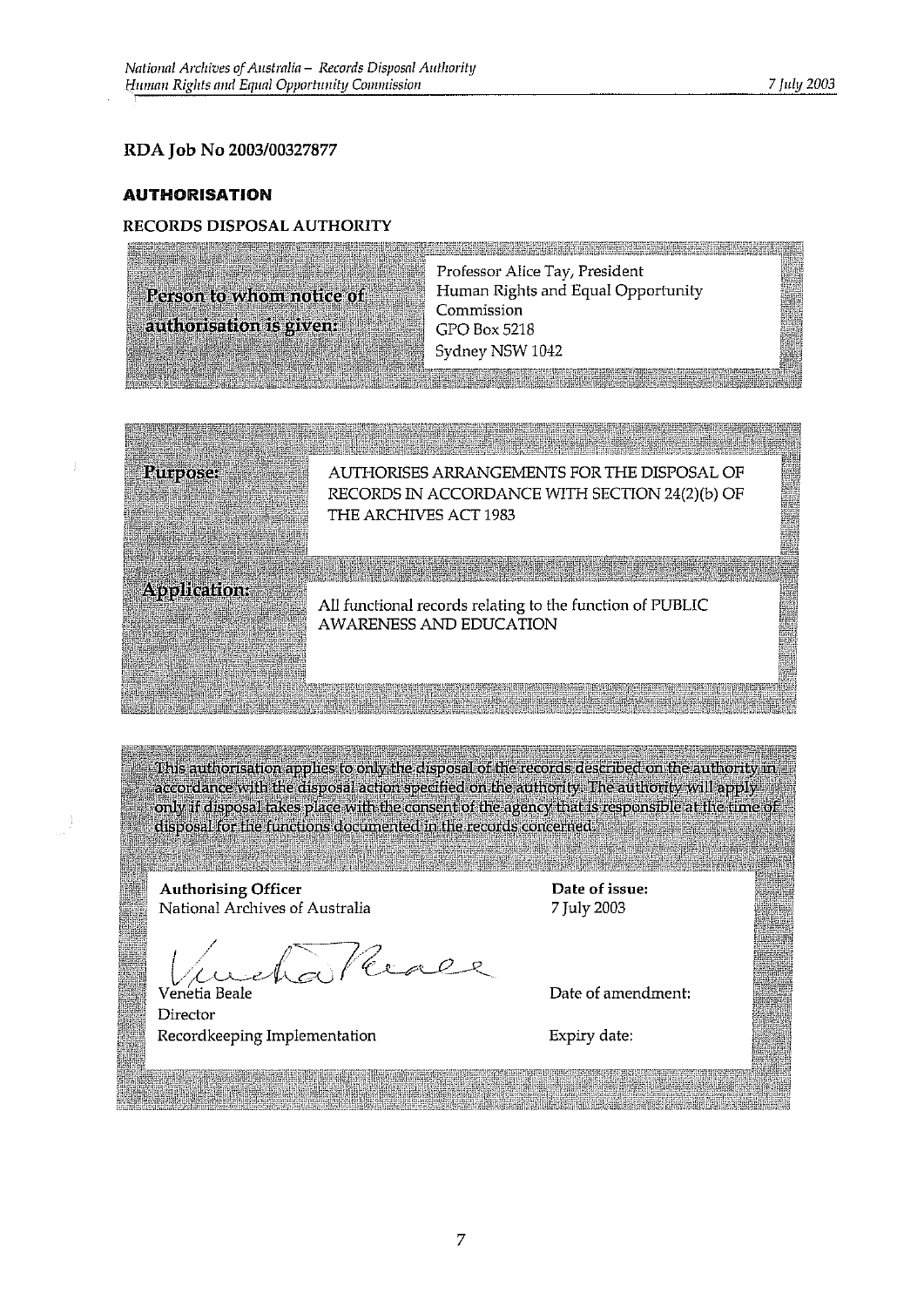$\bar{1}$ 

 $\frac{1}{\sqrt{2}}$ 

**[ntis page left intentionally blank}** 

 $\ddot{\phantom{a}}$ 

 $\hat{\mathcal{A}}$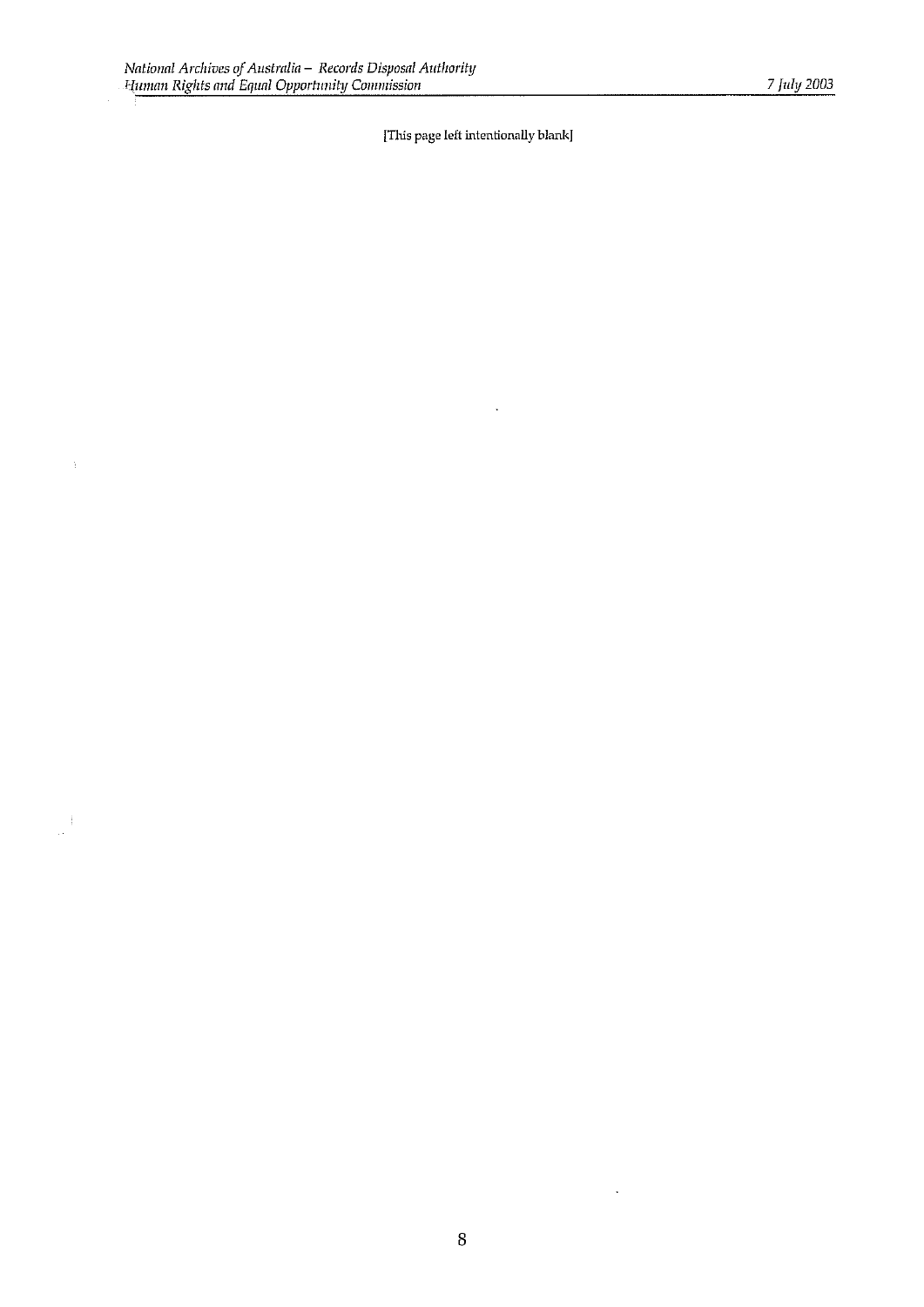The function of promoting human rights principies and the objects of human rights and equal opportunity legislation. Includes conducting education and awards programs and providing technical assistance in the establishment and delivery of human rights services, both nationally and internationally.

### **Addresses (presentations)**

The activity of giving addresses for training, professional, community relations or sales purposes. Inciudes speeches and multi-media presentations.

| Entry | <b>Description of Records</b>                                                                                                                           | <b>Disposal Action</b>                     |
|-------|---------------------------------------------------------------------------------------------------------------------------------------------------------|--------------------------------------------|
| 5688  | Final version of addresses delivered to promote human<br>rights and equal opportunity principles at major public<br>occasions.<br>(Date range: 1974 - ) | Retain as national<br>archives             |
| 5689  | Working papers documenting the development of<br>addresses delivered at major public occasions, including<br>drafts.<br>(Date range: 1974 - )           | Destroy 10 years after<br>action completed |
| 5690  | Final version of other addresses delivered in the routine<br>promotion of human rights and equal opportunity principles.<br>(Date range: 1974 - )       | Destroy 5 years after<br>action completed  |
| 5691  | Working papers documenting the development of other<br>addresses, including drafts.<br>(Date range: 1974 - )                                            | Destroy 5 years after<br>action completed  |

## **Agency Liaison**

The activities associated with maintaining general contact between organisations. Includes sharing informal advice, discussions and collaboration on projects that are not joint ventures.

| <b>Entry</b> | <b>Description of Records</b>                                                                                                                                                                                                     | <b>Disposal Action</b>                    |
|--------------|-----------------------------------------------------------------------------------------------------------------------------------------------------------------------------------------------------------------------------------|-------------------------------------------|
| 5692         | Records documenting liaison with government agencies<br>and non-government organisations. Includes information<br>given or received.<br>(Date range: 1974 - )                                                                     | Destroy 5 years after<br>action completed |
| 5693         | Records documenting administrative arrangements for the<br>organisation to be represented at government and non-<br>government forums. Includes reports presented at forums<br>and participants reports.<br>(Date range: 1974 - ) | Destroy 5 years after<br>action completed |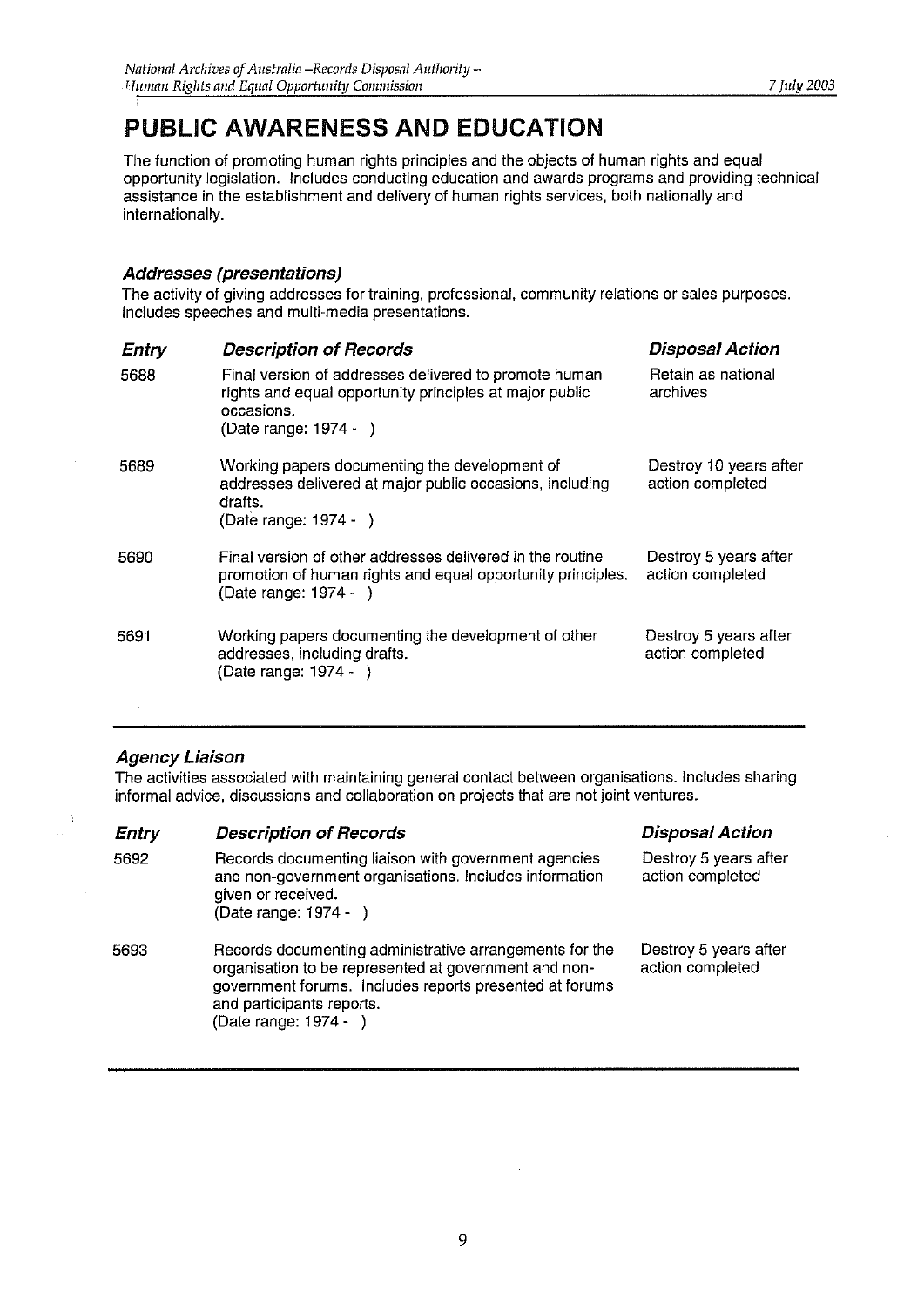The function of promoting human rights principles and the objects of human rights and equal opportunity legislation. Includes conducting education and awards programs and providing technical assistance in the establishment and deiivery of human rights services, both nationally and internationally.

### **Contracting out**

The activities involved in managing the performance of work or the provision of goods and services by an external contractor, vendor or consultant, or by using external bureau services. Includes outsourcing.

| Entry | <b>Description of Records</b>                                                                                                                                                                                                 | <b>Disposal Action</b>                                                  |
|-------|-------------------------------------------------------------------------------------------------------------------------------------------------------------------------------------------------------------------------------|-------------------------------------------------------------------------|
| 5694  | Records documenting contract management relating to the<br>public awareness and education function. Includes:<br>• minutes of meetings with main stakeholders<br>• performance and evaluation reports.<br>(Date Range: 1986 - | Destroy 7 years after<br>completion or other<br>termination of contract |

### **Education**

The activities associated with preparing and delivering education programs. Includes information presentations, stalls and the production of promotional material.

| Entry | <b>Description of Records</b>                                                                                                                                                            | <b>Disposal Action</b>                    |
|-------|------------------------------------------------------------------------------------------------------------------------------------------------------------------------------------------|-------------------------------------------|
| 5695  | Master set of education program material.<br>(Date Range: $1974 - 1$ )                                                                                                                   | Retain as national<br>archives            |
| 5696  | Records documenting arrangements for education<br>programs. Includes presentations, program development,<br>arranging speakers, promotion and venue bookings.<br>(Date Range: $1974 -$ ) | Destroy 3 years after<br>action completed |
| 5697  | Records documenting the evaluation of education<br>programs supporting the public awareness and education<br>function.<br>(Date Range: 1974 - )                                          | Destroy 3 years after<br>action completed |

### **International Technical Assistance**

The activities associated with providing technical assistance concerning the estabiishment and delivery of human rights services, to governments and non-government organisations in other countries.

| <b>Entry</b> | <b>Description of Records</b>                                                                                                                                                       | <b>Disposal Action</b>                    |
|--------------|-------------------------------------------------------------------------------------------------------------------------------------------------------------------------------------|-------------------------------------------|
| 5698         | Agreements (eg. memoranda of understanding) for, and<br>final reports of, the provision of technical assistance<br>overseas.<br>(Date Range: $1974 - 1$ )                           | Retain as national<br>archives            |
| 5699         | Other records documenting the provision of technical<br>assistance overseas. Includes progress reports,<br>administrative arrangements and working papers.<br>(Date Range: 1974 - ) | Destroy 7 years after<br>action completed |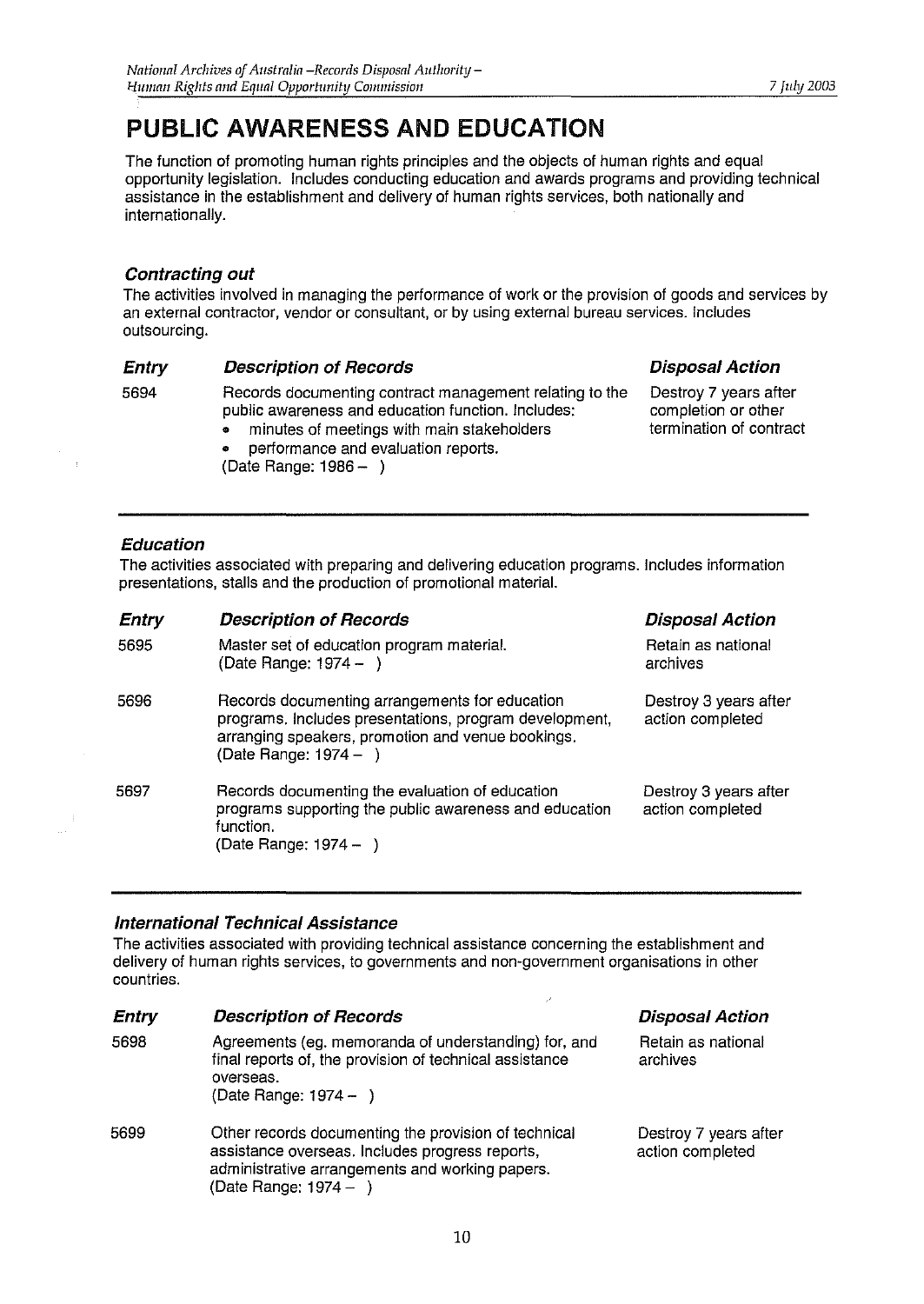The function of promoting human rights principles and the objects of human rights and equal opportunity legislation. Includes conducting education and awards programs and providing technicai assistance **in** the establishment and delivery of human rights services, both nationally and internationally.

# **International Technical Assistance - Continued**

The activities associated with providing technical assistance concerning the establishment and delivery of human rights services, to governments and non-government organisations in other countries.

| Entry | <b>Description of Records</b>                                                                                                                                               | <b>Disposal Action</b>                    |
|-------|-----------------------------------------------------------------------------------------------------------------------------------------------------------------------------|-------------------------------------------|
| 5700  | Records documenting responses to requests for assistance<br>and/or information. Includes proposals sent to<br>Commissioners.<br>(Date Range: 1974 - )                       | Destroy 5 years after<br>action completed |
| 5701  | Records documenting briefings given to government<br>agencies and community organisations about a project.<br>Includes drafts and briefing papers.<br>(Date Range: 1974 - ) | Destroy 5 years after<br>action completed |
| 5702  | Records documenting liaison with overseas agencies and<br>project partners. Includes correspondence.<br>(Date Range: $1974 - 1$ )                                           | Destroy 5 years after<br>action completed |
| 5703  | Records documenting the evaluation of technical<br>assistance programs supporting the public awareness and<br>education function.<br>(Date Range: 1974 – )                  | Destroy 5 years after<br>action completed |

## **Media Relations**

The activities associated with establishing a relationship between the media and the organisation. Includes cultivating media contacts, coordinating access to the media, authorising and issuing press releases and briefings, and organising media interviews.

| Entry | <b>Description of Records</b>                                                                                                                                                                         | <b>Disposal Action</b>                    |
|-------|-------------------------------------------------------------------------------------------------------------------------------------------------------------------------------------------------------|-------------------------------------------|
| 5704  | Master set of media releases.<br>(Date Range: 1974 – )                                                                                                                                                | Retain as national<br>archives            |
| 5705  | Records documenting interaction with the media. Includes<br>directives to speak to the media and letters to the editor.<br>(Date Range: 1974 – )                                                      | Destroy 2 years after<br>action completed |
| 5706  | Records documenting administrative arrangements<br>supporting interaction with the media. Includes interview<br>arrangements, issuing press releases and opinion pieces.<br>(Date Range: $1974 - 1$ ) | Destroy 2 years after<br>action completed |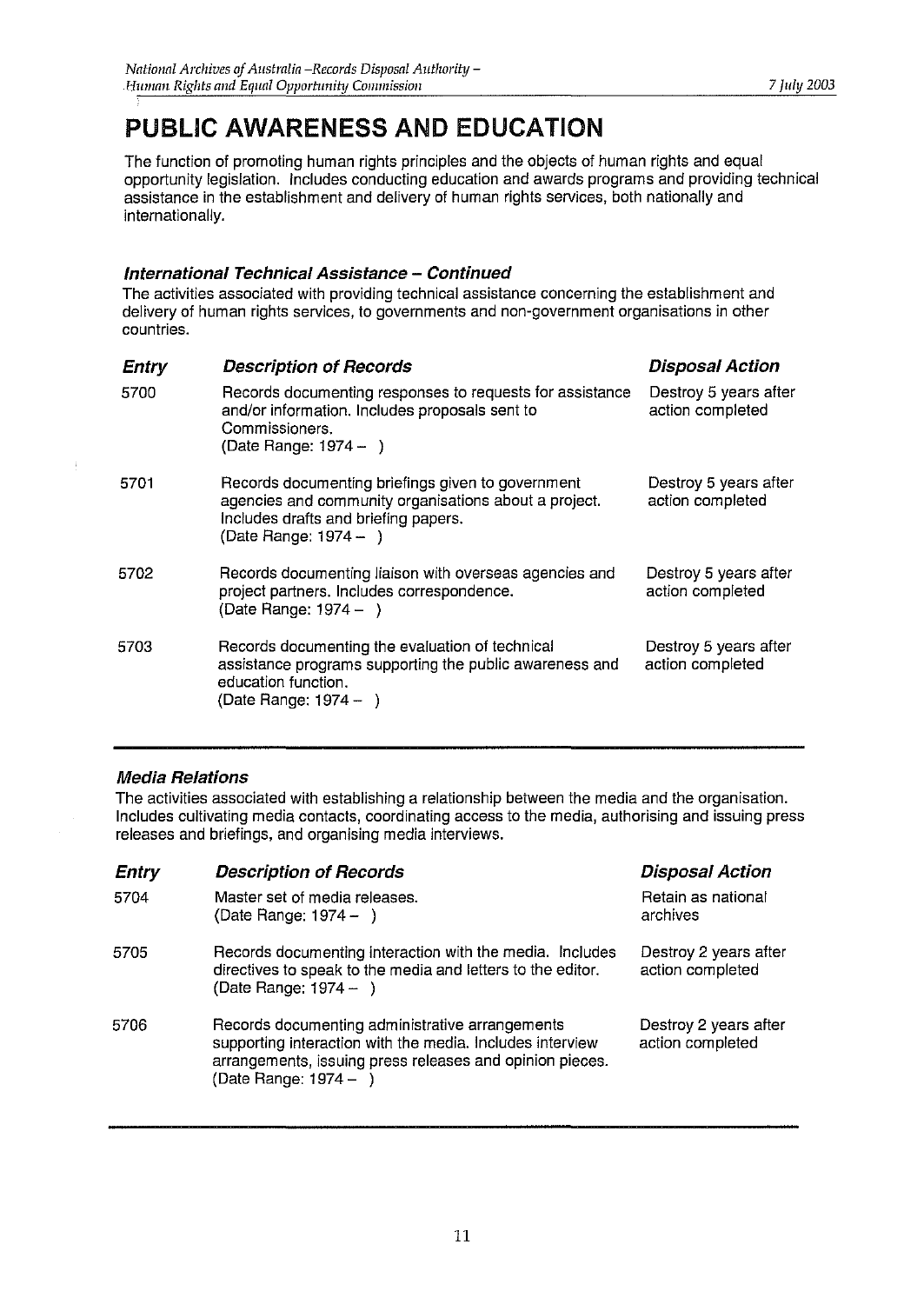The function of promoting human rights principles and the objects of human rights and equai opportunity legislation. Includes conducting education and awards programs and providing technical assistance in the establishment and delivery of human rights services, both nationaliy and internationaliy.

## **Policy**

The activities associated with developing and establishing decisions, directions and precedents which act as a reference for future decision making, as the basis from Which the organisation's operating procedures are determined.

| <b>Entry</b> | <b>Description of Records</b>                                                                                                                                                                                                                                                       | Disposal Action                                           |
|--------------|-------------------------------------------------------------------------------------------------------------------------------------------------------------------------------------------------------------------------------------------------------------------------------------|-----------------------------------------------------------|
| 5707         | Records documenting the development and establishment<br>of the agency's public awareness and education policies.<br>Includes major drafts and final policy documents.<br>(Date Range: 1974 - )                                                                                     | Retain as national<br>archives                            |
| 5708         | Other records documenting the development and<br>establishment of the agency's public awareness and<br>education policies. Includes:<br>policy proposals<br>۰<br>research papers<br>۰<br>results of consultations<br>$\bullet$<br>supporting reports.<br>۰<br>(Date Range: 1974 - ) | Destroy 5 years after<br>policy superseded                |
| 5709         | Records documenting the evaluation of agency policies<br>supporting the public awareness and education function.<br>(Date Range: 1974 - )                                                                                                                                           | Destroy 5 years after<br>evaluation has been<br>completed |
| 5710         | Working papers documenting the development of policies<br>supporting the public awareness and education function.<br>(Date Range: 1974 - )                                                                                                                                          | Destroy 2 years after<br>promulgation of policy           |
| 5711         | Duplicate copies of policy documents and supporting<br>papers.<br>(Date Range: 1974 – )                                                                                                                                                                                             | Destroy when<br>reference ceases                          |

## **Procedures**

Standard methods of operating laid down by the organisation according to formulated policy.

| Entry | <b>Description of Records</b>                                                                                                                                       | <b>Disposal Action</b>                              |
|-------|---------------------------------------------------------------------------------------------------------------------------------------------------------------------|-----------------------------------------------------|
| 5712  | Master set of agency manuals, handbooks, directives etc<br>detailing procedures supporting the public awareness and<br>education function.<br>(Date Range: 1974 - ) | Destroy when<br>procedures<br>superseded            |
| 5713  | Records documenting the development of agency<br>procedures supporting the public awareness and education<br>function.<br>(Date Range: 1974 – )                     | Destroy 1 year after<br>production of<br>procedures |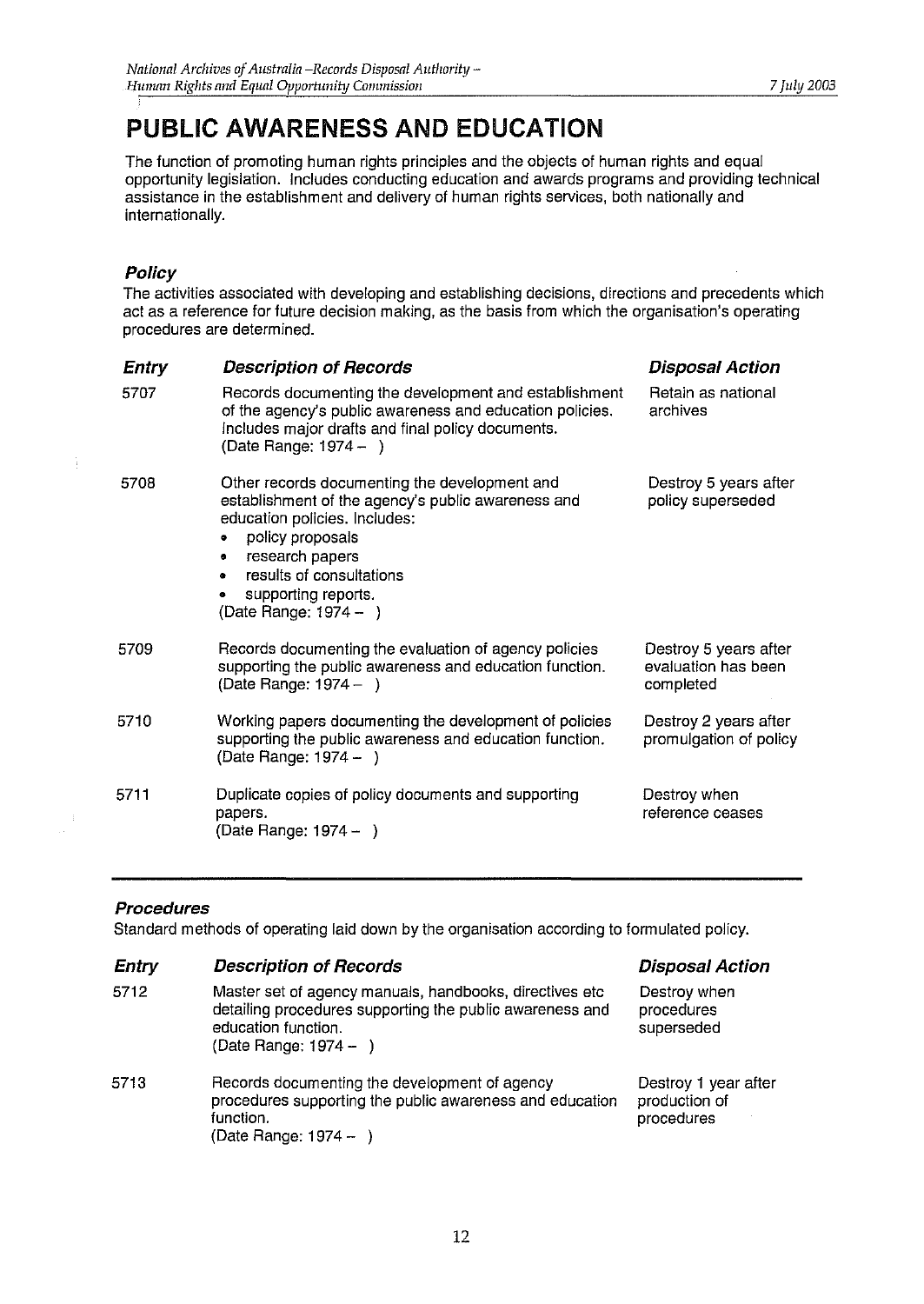The function of promoting human rights principles and the objects of human rights and equal opportunity legislation. Includes conducting education and awards programs and providing technical assistance in the establishment and delivery of human rights services, both nationally and internationally.

## **Procedures - Continued**

Standard methods of operating laid down by the organisation according to formulated policy.

| Entry | <b>Description of Records</b>                                                                                                                   | <b>Disposal Action</b>                                    |
|-------|-------------------------------------------------------------------------------------------------------------------------------------------------|-----------------------------------------------------------|
| 5714  | Records documenting the evaluation of agency procedures<br>supporting the public awareness and education function.<br>(Date Range: $1974 - 1$ ) | Destroy 5 years after<br>evaluation has been<br>completed |
| 5715  | Duplicate copies of manuals, handbooks, directives etc.<br>(Date Range: 1974 – )                                                                | Destroy when<br>reference ceases                          |

### **Public Events**

 $\cdot$ 

The activities associated with the staging of a public event, such as the Human Rights Awards, as a means of promoting human rights principles.

| Entry | <b>Description of Records</b>                                                                                                                                                                | Disposal Action                           |
|-------|----------------------------------------------------------------------------------------------------------------------------------------------------------------------------------------------|-------------------------------------------|
| 5716  | Records documenting the setting of criteria for awards.<br>Includes criteria for judging of awards and guidelines for<br>award categories.<br>(Date Range: $1974 - )$                        | Destroy 3 years after<br>action completed |
| 5717  | Records documenting the recruitment of a judging panel.<br>(Date Range: $1974 - )$                                                                                                           | Destroy 3 years after<br>action completed |
| 5718  | Records documenting the judging of awards, such as the<br>Human Rights Awards. Includes entries, judge's decisions,<br>working papers and notifications to winners.<br>(Date Range: 1974 - ) | Destroy 3 years after<br>action completed |
| 5719  | Records documenting administrative arrangements<br>supporting public events. Includes venue bookings,<br>catering, press releases and travel arrangements.<br>(Date Range: 1974 - )          | Destroy 2 years after<br>action completed |
| 5720  | Records documenting the identification and invitation of<br>participants and judges for forums, awards and public<br>meetings. Includes copies of invitations.<br>(Date Range: 1974 - )      | Destroy 2 years after<br>action completed |
| 5721  | Records documenting the evaluation of forums, awards<br>and public meetings held to support the public awareness<br>and education function.<br>(Date Range: $1974 -$ )                       | Destroy 3 years after<br>action completed |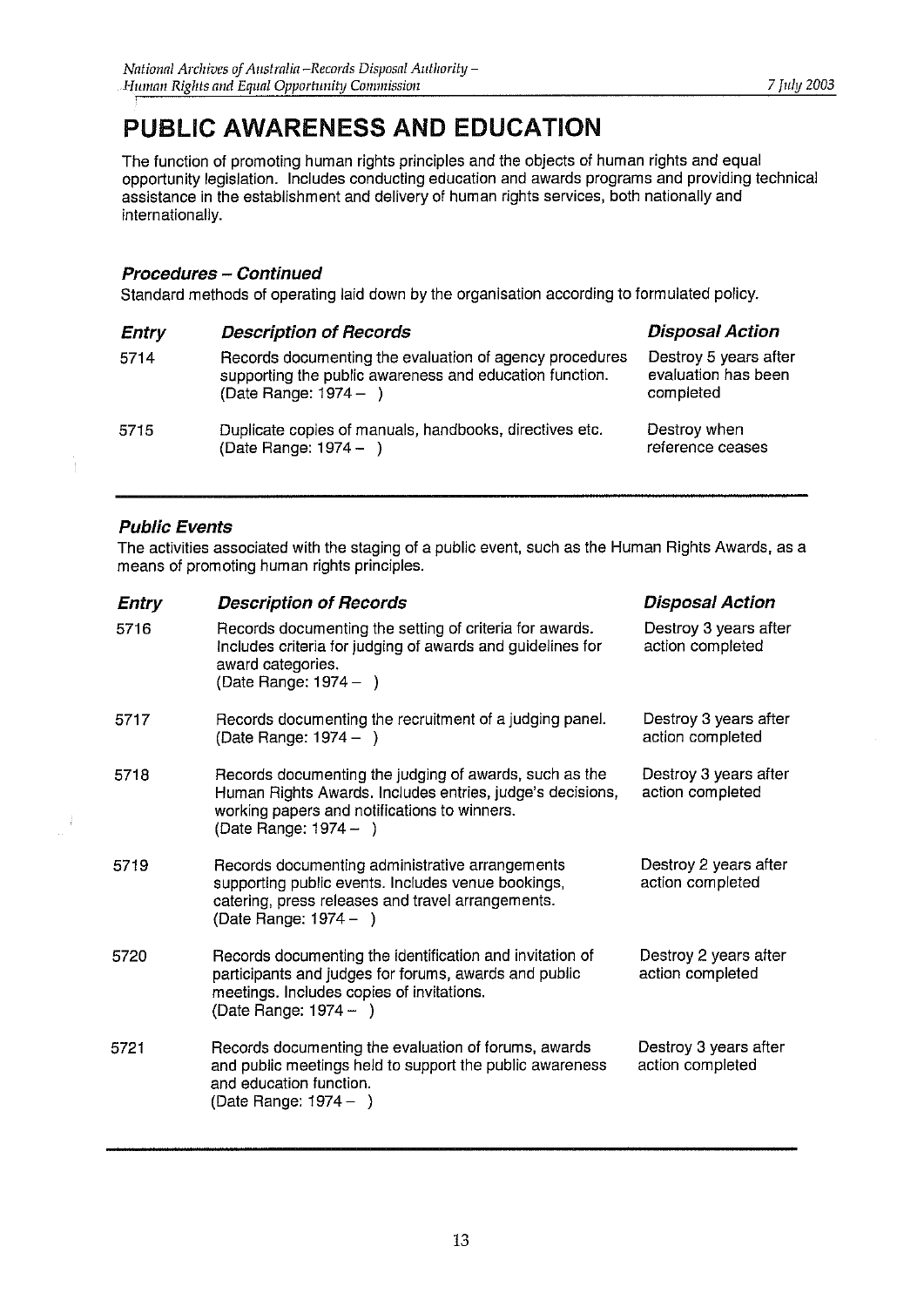The function of promoting human rights principles and the objects of human rights and equal opportunity legislation. Includes conducting education and awards programs and providing technical assistance in the establishment and delivery of human rights services, both nationally and internationally.

### **Submissions**

The preparation and submission of a formal statement (e.g. report, statistics, etc.) supporting a case or opinion held by the organisation which is submitted to another organisation, or within the organisation, for the purpose of either gain or support.

For Cabinet submissions and related Cabinet documents, use GOVERNMENT RELATIONS -Submissions.

For submissions in the form of ministerials, use GOVERNMENT RELATIONS - Submissions.

| <b>Entry</b> | <b>Description of Records</b>                                                                                                                                                                                                                                                                                      | <b>Disposal Action</b>                      |
|--------------|--------------------------------------------------------------------------------------------------------------------------------------------------------------------------------------------------------------------------------------------------------------------------------------------------------------------|---------------------------------------------|
| 5722         | Records documenting submissions made to the Minister<br>and others on matters relating to the public awareness and<br>education function where the issues are controversial or<br>have significant legal, social, economic and/or international<br>implications. Includes working papers.<br>(Date Range: 1974 - ) | Retain as national<br>archives              |
| 5723         | Records documenting submissions made to the Minister<br>and others on matters relating to the public awareness and<br>education function that are of lesser importance with no far<br>reaching legal, social, economic and/or international<br>implications.<br>(Date Range: 1974 - )                              | Destroy 10 years after<br>submission lodged |
| 5724         | Working papers documenting the development of agency<br>submissions concerning matters of lesser importance.<br>Includes preparation papers and draft submissions.<br>(Date Range: $1974 - )$                                                                                                                      | Destroy when<br>reference ceases            |